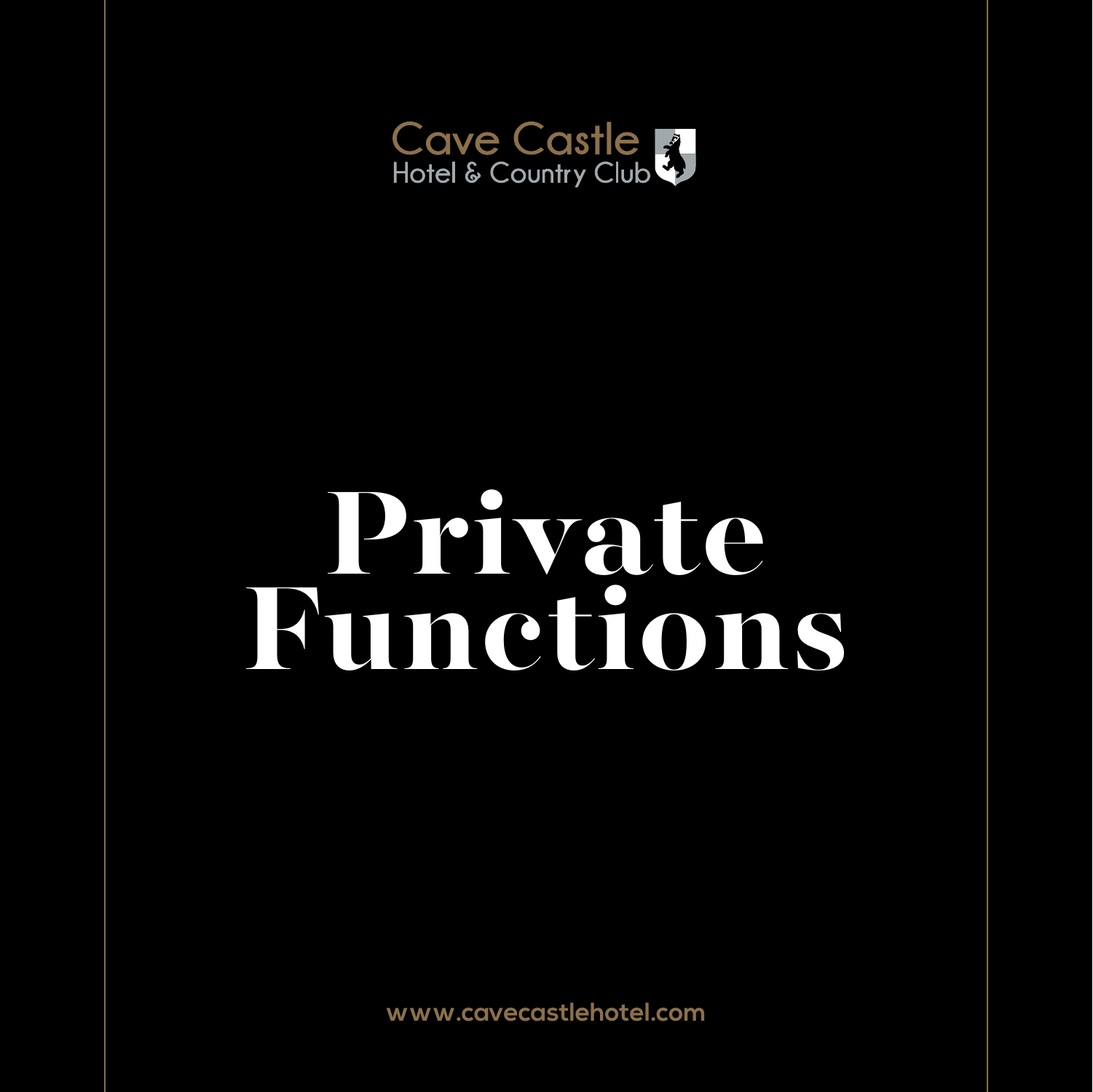

## **History**

Completed in 1875, the present building stands on the foundations of an ancient fortification. The settlement of South Cave is listed in the Domesday Book as 'Cave' and this consisted of three manors: East Hall, Faxfleet and West Hall. East Hall (also known as The Manor Paramount) refers to the area now known as South Cave, the home of Cave Castle.

The Manor has had many owners including John Washington (1631-1677), the great grandfather of George Washington. But it was the Boldero-Barnard family who, in 1748, bought the site and resided there.

Little is known of the original building, however the cellars with an escape tunnel to the nearby church pre date 1791 when Henry Hakewill, architect of Rugby School, was commissioned to renovate and extend East Hall, which by then was known locally as Cave Castle.

The manor remained in the Boldero-Barnard family until 1925 when the last of the line, Ursula Mary, sold up and left for warmer climates. The house lay empty until 1938 when Mr. J W Carmichael saved it from dereliction, but demolished the north wing, halving the building.

Towards the end of the Second World War, Cave Castle became a HQ and Officers' Mess, with prisoners of war being held in barracks built within the grounds.

In recent years it has flourished as a hotel. Now incorporating an 18-hole golf course in the surrounding parkland and a new health and leisure complex, it provides a unique and exclusive venue.



# **Welcome**

## Dear Guest,

On behalf of my team here at Cave Castle Hotel & Country Club, I am delighted to extend a warm welcome to you. We hope that you have a wonderful stay with us and if there is anything we can do to make your visit more comfortable and enjoyable, please contact our Reception Team or indeed any member of staff.

Contained within this guide is a wide range of information which gives you an insight into our excellent facilities of which we hope you'll take advantage of as our guest.

I would like to thank you for choosing to stay with us and look forward to having the pleasure of welcoming you back again in the future.

Yours sincerely

**Simon Fuller** General Manager

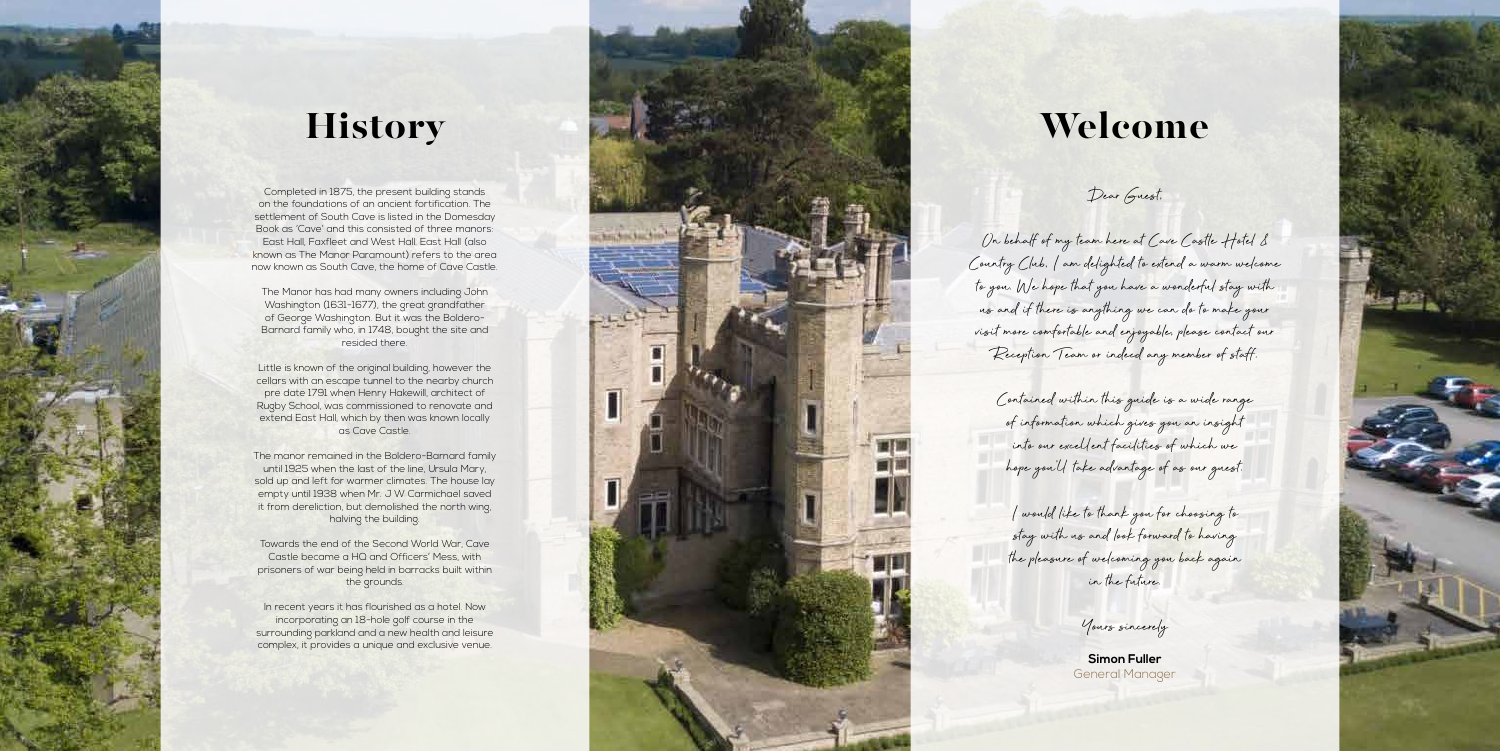# **Celebrations**

#### **CELEBRATE**

Of course it helps if you have a stunning location at the foot of the Yorkshire Wolds to make that day even more memorable! From intimate receptions to exceptional afterparties, Cave Castle's team of experts are able to offer invaluable advice from the early stages of planning and throughout meaning that you can relax and trust that your anniversary, birthday or even charity dinner will be all that you had hoped for.

Life is made up of moments that make it worth living but there are many cherished moments that can be missed due to the stress of modern life; don't take your life for granted, make it count and celebrate those amazing life events.

#### **WELCOME TO THE WORLD**

Welcome a new life into the world with a wonderful Christening or naming ceremony. We understand that all parents want their child's christening day to be perfect, and we're here to make that happen.

#### **CELEBRATE A LIFE**

The loss of a loved one is a difficult time and we understand how important it is for you to honour that person with the dignity and respect that they deserve. Our experienced team are available to assist with the arrangements, helping you to ensure that the wishes of your loved one are met.

#### **CHARITY EVENTS**

Organising a charity event is a fantastic way to promote awareness, raise money and even have some fun too. However, the undertaking can be a lot of hard work, and pulling off a successful large-scale event requires a great amount of planning. organisation and creativity, but don't worry; our team are on hand to help.

#### **SCHOOL LEAVERS & COLLEGE GRADUATIONS**

Graduation is a time of reflecting on the past and looking on to the future. It is the time for you graduates to get together for one last hurrah before moving on to bigger and better adventures. So why not celebrate the end of your exams and an era and make your prom an occasion to remember here at Cave Castle?

#### **BIRTHDAY CELEBRATIONS**

Sweet 16 and Turning 18 – A sweet sixteen or 18th birthday party are coming of age events that celebrate a teenager's transition into adulthood. From planning a family dinner to an extravagant after-party, Cave Castle's team of experts are able to help and tend to your requirements.

Other Milestone Birthdays – It is true that you are only as old as you feel so whether you are looking to celebrate growing older with a children's style tea party or your retirement with an elegant black tie dinner, our events team are happy to assist with the planning.

#### **WEDDING ANNIVERSARIES**

Your wedding day was the day the two of you celebrated with family and friends the beginning of your marriage, so it seems only right that you celebrate the continuation of your love for one another throughout the years on your wedding anniversary.

Each and every wedding anniversary deserves to be celebrated in a memorable way. When you celebrate your wedding anniversary each year it is an annual renewal of your commitment to one another.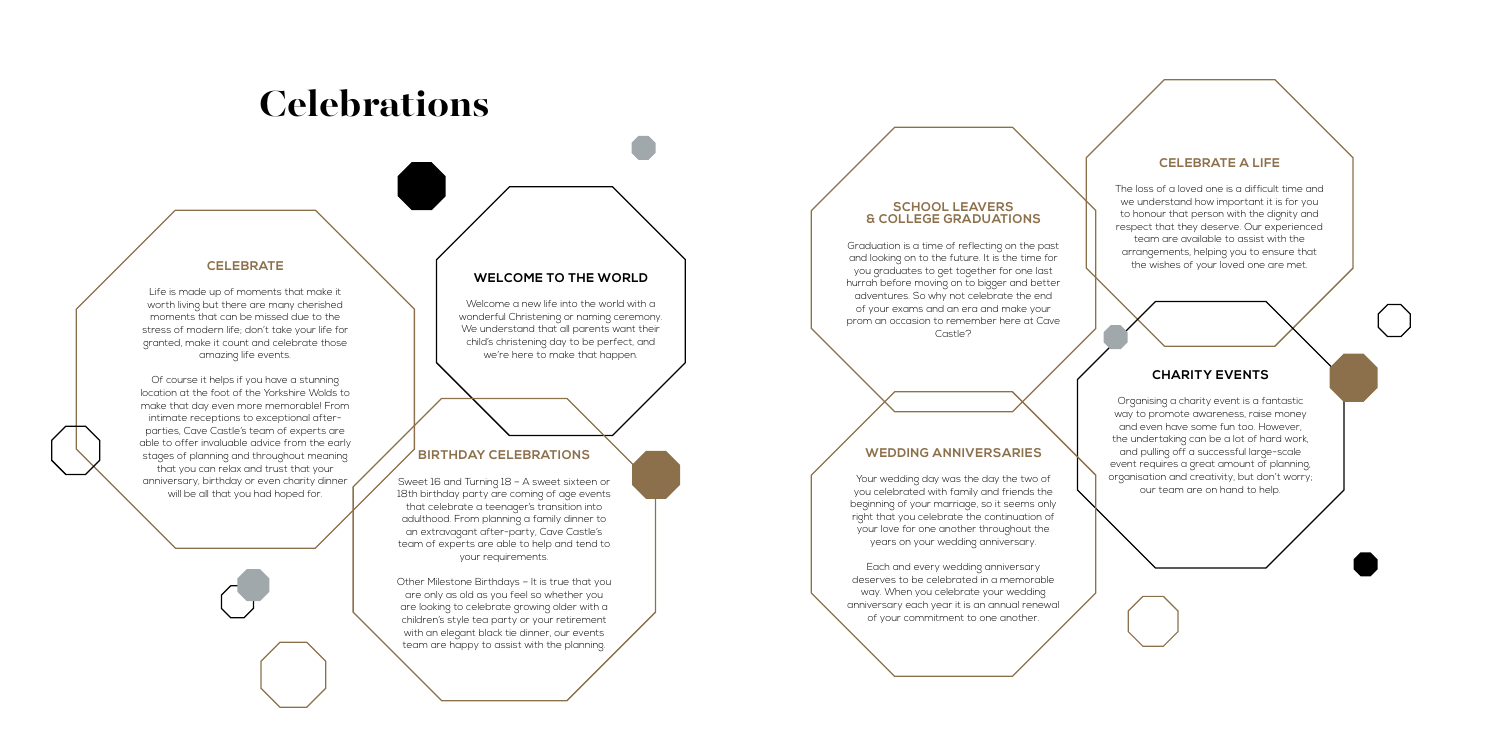

## **Our Function Suites**

#### **THE BALMORAL SUITE**

The Balmoral is south facing and has an abundance of natural light with access to the terrace overlooking the lawns and lake. It has its own private bar and can accommodate up to 60 people for a sit down meal with a dance floor or 100 without. The maximum for an informal buffet is 150.

### **MENUS**

To ensure that your party receive the best and most efficient service, we ask that you choose the same menu for all of your party. We would be delighted to discuss your choice with you and offer advice when needed (including suitable menus for those people with special dietary requirements). For smaller parties dining in the Kings or Queens room, we can offer a more selective private dining menu (up to a maximum of 18).

We are happy to suggest table plans for all functions and will be pleased to discussthe room layout with you for the Suite of your choice.

## **ROOM HIRE**

Room hire is included subject to minimum guest numbers which will be agreed on booking.

#### **DRINKS PACKAGE**

Our drinks package is enclosed as a guide, however, should you wish to consider alternatives, we will be pleased to discuss this with you.

#### **TABLE PLAN**

#### **ENTERTAINMENT / TOASTMASTER**

Both the Balmoral and Sandringham Suites have PA facilities. We can recommend a disco company and can accommodate most bands. Please note a Public Liability Insurance Certificate will be required if you provide your own entertainment. We would be pleasedto discuss your requirements, whether it be a live band, disco or guest speaker.

### **THE SANDRINGHAM SUITE**

This grand room with a hint of medieval splendour, can seat up to 120 people and accommodate 200 people for an informal buffet style function. It has its own private bar facilities and generous dance floor. If dancing is not required we can cater for up to 150.

The two suites can be combined to fulfil the requirements of the larger functions. By linking them together it enables us to seat 228 people with a dance floor and 250 without.

### **THE KINGS ROOM**

The Kings Room is situated on the first floor with impressive views of the lake and gardens. This suite is popular for small parties and family gatherings of up to 18 guests.

### **THE QUEENS ROOM**

This room like the Kings Room is situated on the first floor. This suite can cater for up to 8 guests.

> **Note: For the Kings and Queens Room there will be a room hire charge of £100.00.**

**The services of our professional Toastmaster are available and pricesare available on request.**

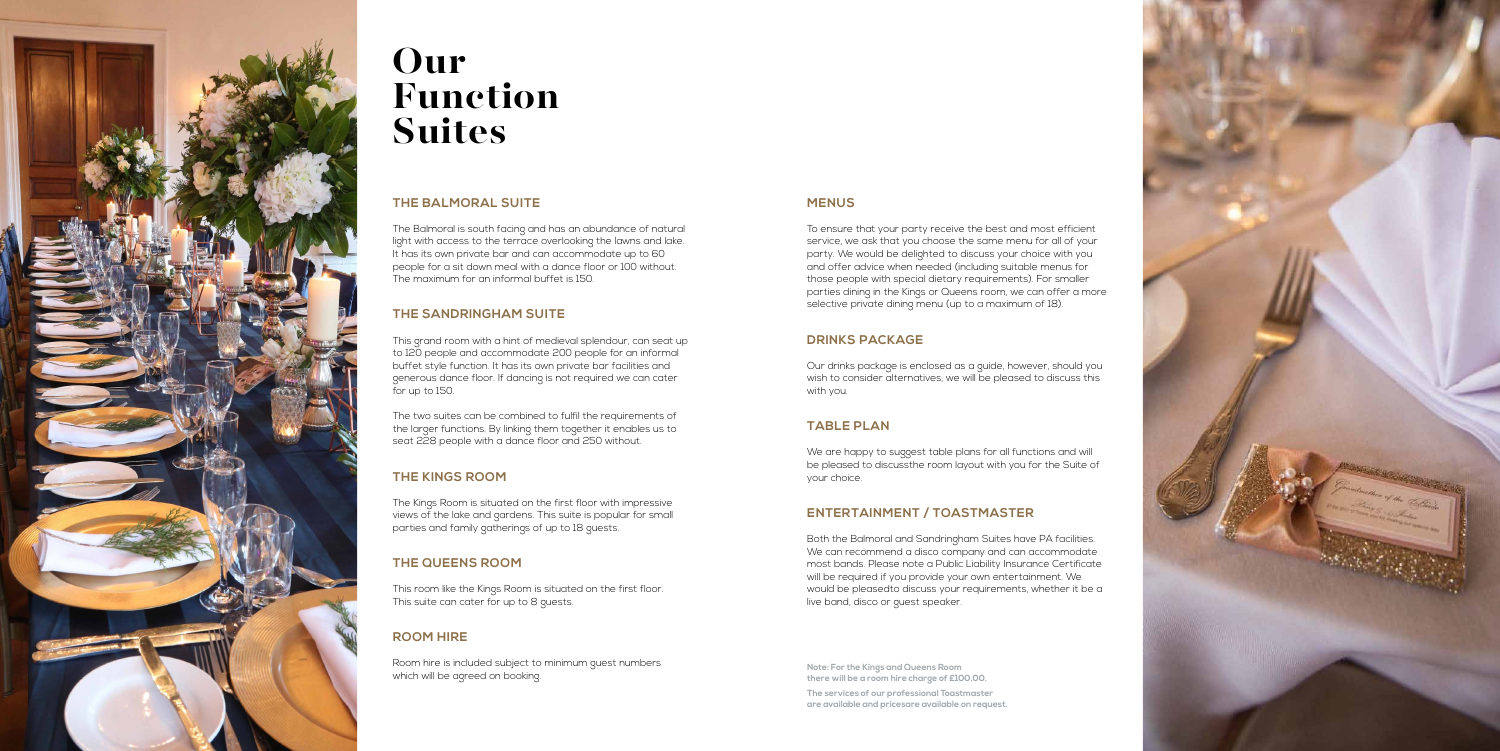## **– The – Westminster Menu**

# **– The – Menu**

# **Kensington**



#### **STARTERS**

Chef's Homemade Soup of the Day with Crusty Roll

Duck Liver & Wild Mushroom Pate with Toasted Ciabatta & Caramelised Red Onion Chutney

Fan of Cantaloupe Melon with an Orange & Ginger Salsa Champagne Sorbet

> Prawn & Asparagus Roulade with a Dill Creme Fraiche

Creamy Garlic & Thyme Mushrooms on Toasted Ciabatta

#### **STARTERS**

Homemade Chef's Soup of the Day with Crusty Roll

> Oak Roast Salmon Fishcake on an Apple & Celeriac Slaw

Grilled Haloumi, Pomegranate & Rocket Salad

Dressed Prawn Salad with Brandy Mayonnaise on Dressed Leaves

Chicken Liver & Truffle Pate with an Apple & Saffron Chutney

> Roasted Cherry Tomato & Basil Bruschetta

#### **DESSERTS**

Lemon & Blueberry Cheesecake with Raspberry Coulis

> Sticky Toffee Pudding with Vanilla Custard

White Chocolate, Ginger & Rhubarb Bavarois with Mango Coulis

Millionaires Chocolate Tart with Chocolate Sauce & Chantilly Cream

Profiteroles Filled with Raspberry Mousse Topped with White Chocolate

#### **DESSERTS**

Triple Chocolate Cheesecake with Chocolate Anglaise Sauce

Apple & Mixed Berry Crumble with Vanilla Ice Cream

Lemon & White Chocolate Posset with Cafe Curls

Black Cherry & Kirsch Roulade **Per Person Per Person** Finished with a Berry Compote

> Lemon & Lime Tar with Raspberry Coulis

#### **COFFEE/TEA & MINTS**

Please ask for more information on this menu if you have an allergy. Regrettably, we cannot guarantee any of these dishes are completely free from traces of nuts. It is our policy not to use any genetically modified food

#### **COFFEE/TEA & MINTS**

Please ask for more information on this menu if you have an allergy. Regrettably, we cannot guarantee any of these dishes are completely free from traces of nuts. It is our policy not to use any genetically modified food



#### **MAINS**

Roast Ribeye of Beef with a Truffle & Shitake Mushroom Sauce

Roast Loin of Pork with a Calvados & Blue Cheese Sauce

Poached Salmon Steak with a Fennel & Samphire Sauce

Supreme of Chicken Wrapped in Bacon with a Garlic & Spinach Cream

> Braised Leg of Lamb with a Redcurrant & Rosemary Jus

#### **MAINS**

Braised Beef in Beer & Shallots with Button Mushrooms

Baked Cod Steak with Lemon, Garlic & Coriander Sauce

Pan Fried Cornfed Chicken Wrapped in Pancetta with a Tomato & Paprika Sauce

Lamb Rump Braised with Rosemary Red Wine & Flageolet Beans

Seabass Fillet Served with Wilted Greens & Finished with a Lime & Dill Sauce

**To ensure the best possible service please select one dish per course for the entire group. Suitable dishes will then be offered to those with special dietary needs**

**To ensure the best possible service please select one dish per course for the entire group. Suitable dishes will then be offered to those with special dietary needs**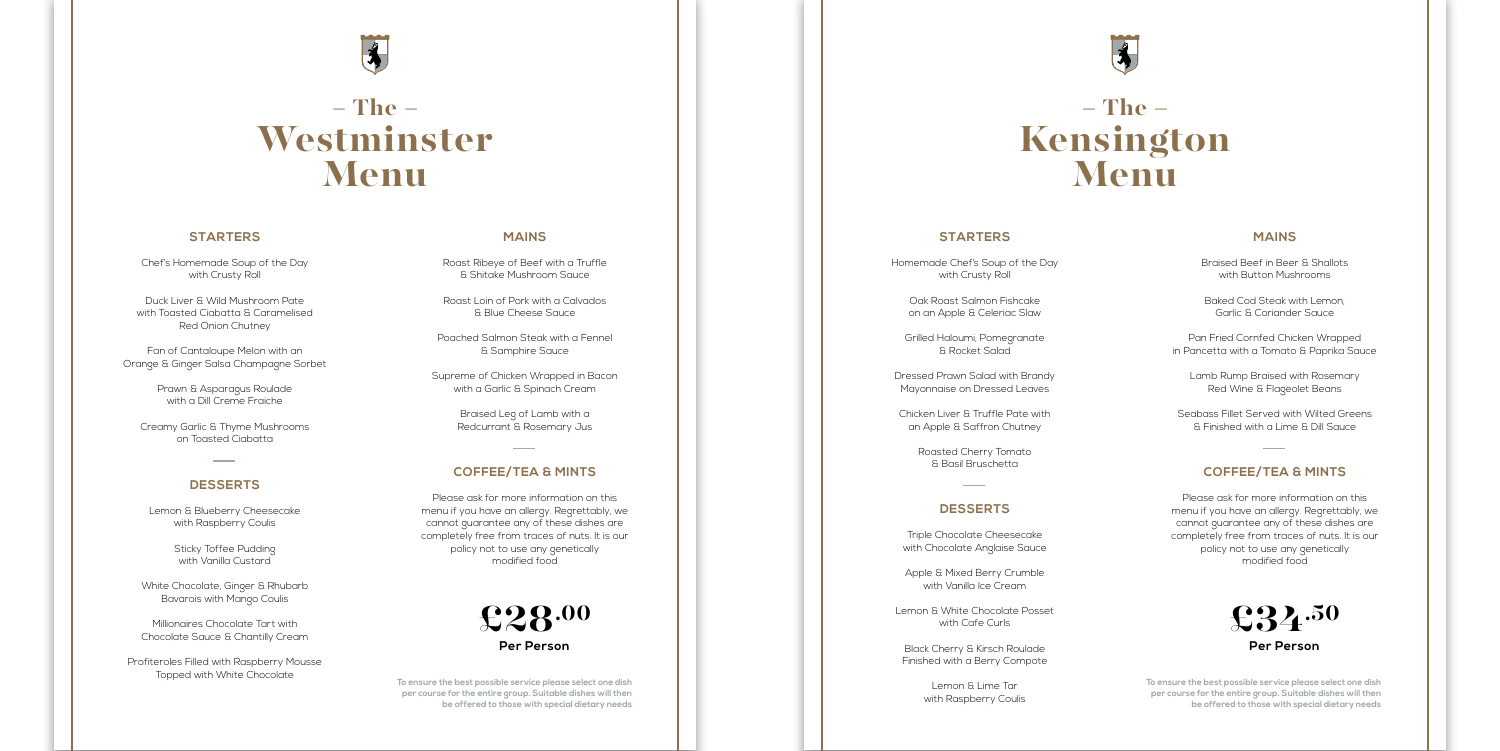#### **STARTERS**

Chef's Homemade Soup of the Day with Crusty Roll

Smoked Haddock & Prawn Terrine with a Horseradish & Dill Cream, Served on Dressed Leaves

Mixed Anti Pasto Salad with Olives and Pickled Wild Mushrooms

Asparagus & Pea Shoot Risotto Finished with Lemon Oil

Venison, Port & Pink Peppercorn Terrine with a Cranberry Chutney and Toasted Ciabatta

#### **VEGETARIAN STARTERS**

Beef Tomato, Wilted Rocket and Mozzarella Mille Feuille with Basil Dressing

Mediterranean Vegetable Puff Pastry Tartlet with Sundried Tomato Creme Fraiche

Dark Chocolate & Pistachio Dome Served with a Raspberry Coulis

Herb Crusted Breaded Goats Cheese with a Plum Sultana Chutney

Wild Mushroom & Garlic Bruschetta with a Balsamic Glaze

Mexican Quinoa Salad on Baby Gem Lettuce

**£39.50 Per Person**

#### **CHILDRENS MEALS**

(12 years & under) Any child wishing to have the same menu as the adults will be charged at two thirds of the adult price.

#### **CHOICE OF SOUPS**

#### **DESSERTS**

Tomato & Basil **v** Tomato & Roast

Trio of Chocolate Desserts with Chantilly Cream

Honey Parfait with Mulled Wine and Plum Compote

Mint Chocolate Delice Finished with Creme de Menth Anglais Sauce

Fruits of the Forest Summer Pudding with Vanilla Pod Ice Cream

#### **COFFEE/TEA & MINTS**

Please ask for more information on this menu if you have an allergy. Regrettably, we cannot guarantee any of these dishes are completely free from traces of nuts. It is our policy not to use any genetically modified food

Smoked Salmor and Dill Blinis

Indonesian Chick Roll Asparagus

#### **MAINS**

Pan Fried Guinea Fowl Supreme Served with a Black Olive & Tomato Ragu

> Poached Hallibut with a Prawn & Lobster Bisque

6oz Fillet Steak Rolled in Wild Mushroom Powder with a Truffle & Thyme Jus

> Half Roasted Duck Served with Hoi Sin and Pak Choi

Roast Rack of Lamb with a Herb & Garlic Crust and Port Jus

## **– The – Buckingham Menu**

 $\overline{\mathbf{1}}$ 

# **Additional Options**

Leek & Potato

Minestrone

Broccoli & Stilton

Country Vegetal

Carrot & Coriander

Selection of Feu Mushroom & Sa

King Prawns wra

Smoked Chicker

Butternut Squash & Sweet Potato

Celeriac & Fennel

Wild Mushroom & Thyme

Ham Hock & Spring Vegetable

Moroccan Spiced Tomato

**4 canapés - £6.10 per guest or 7 canapés - £8.75 per guest.**

#### **VEGETARIAN MAINS**

Roast Sweet Red Pepper Filled with Mushroom Stroganoff on Turmeric Rice

Sundried Tomato & Mediterranean Vegetable Tart Tatin with Rocket Salad

Butternut Squash & Spinach Risotto with Parmesan Crisp

Root Veg & Lentil Casserole with a Sweet Potato Crust

Cauliflower Steak with Curried Butter & Sweet Potato Fries

Black Bean & Shitake Mushroom Enchiladas

**CANAPÉ SELECTOR**

Spears wrapped in Cured Ham



| Í            |
|--------------|
| t Red Pepper |
|              |
|              |
| n            |
| ble          |
|              |

| uillettes with Ham.<br>ılmon | Mini Bouchee with a Chicken Liver<br>and Green   |
|------------------------------|--------------------------------------------------|
|                              | Peppercorn Parfait                               |
| apped in Filo Pastry         |                                                  |
|                              | Cocktail Chicken Satay Kebab                     |
| and Mango Tartlets ו         |                                                  |
|                              | Seafood Dim Sum Selection                        |
| า. Cream Cheese              |                                                  |
|                              | Mini Yorkshire Pudding with Beef<br>& Vegetables |
| ken and Noodle Spring        |                                                  |
|                              | Pineapple & Strawberry Stack                     |
|                              |                                                  |

**If there is a particular Vegetarian dish that you would like we would be pleased to produce this for you. Please ask for more information on this menu if you have an allergy. Regrettably, we cannot guarantee any of these dishes are completely free from traces of nuts. It is our policy not to use any genetically modified food.**

**To ensure the best possible service please select one dish per course for the entire group. Suitable dishes will then be offered to those with special dietary needs**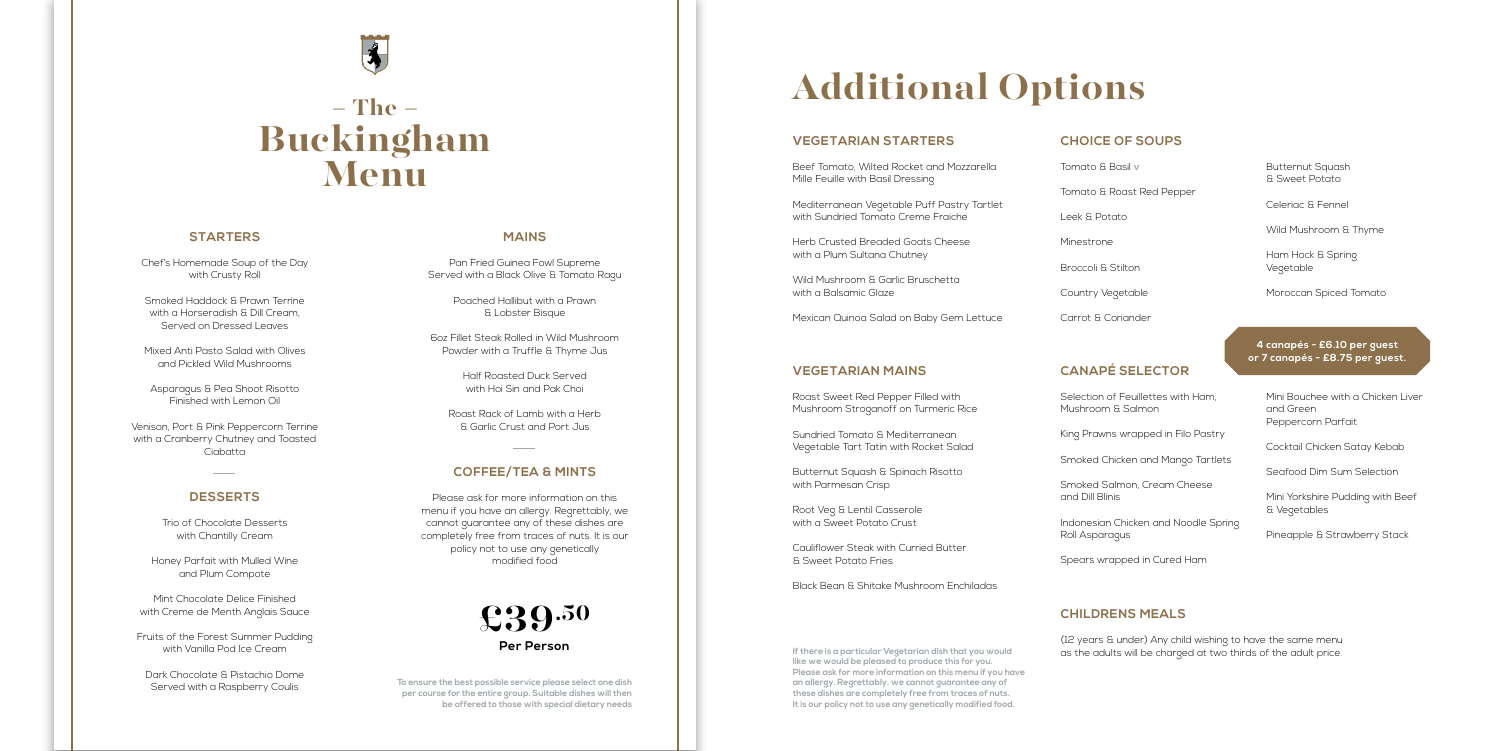#### **FINGER BUFFET**

**PLEASE CHOOSE FROM THE FOLLOWING ITEMS - MAX 6 ITEMS**

Assorted Sandwiches French Bread Pizza Honey and Mustard Cocktail Sausages Individual Mini Quiches Peking Duck Rolls Chicken Goujons Spicy Potato Wedges Assorted Wraps BBQ Chicken Drumsticks Breaded Garlic Mushrooms Cajun Chicken Skewers Vegetable Spring Rolls Cheesy Baked Potato Skins

> **A selection of Crudities & Dips are included with your buffet choice.**

#### **SAPPHIRE**

Glass of Bucks Fizz on arrival

Glass of House Red, White or Rose Wine with your meal

Sparkling Wine for the Toast

#### **OPAL**

Glass of Mulled Wine on arrival

Glass of House Red, White or Rose Wine with your meal

Sparkling Wine for the Toast

#### **EMERALD**

Glass of Pimms on arrival

2 Glasses of House Red, White or Rose Wine with your meal

Champagne for the Toast

### **DIAMOND**

Glass of Champagne on arrival

2 Glasses of House Red, White or Rose Wine with your meal

Champagne for the Toast

#### **FORK BUFFET £17.75 PP**

Sliced Cold Meats, Selection of Salads, Mini Individual Quiches, Coronation Chicken & Hot Potato Wedges served with Petit Pain

#### **AFTERNOON TEA £20.00 PP**

A Selection of Sandwiches and Cakes served with Tea/Coffee

#### **YORKSHIRE BUFFET £18.95 PP**

A Selection of English Cheeses with Biscuits, Celery, Pate, Pork Pie, Yorkshire Ham. Salads, Pickles, Chutneys & Assorted Breads

#### **HOG ROAST £17.95 PP**

With crackling, apple sauce and stuffing served in a bread bun

**Selection of salads available at £3 per person. (Min number 100)**

#### **CHEESEBOARD £8.50 PP**

A selection of English Cheeses, Biscuits, Grapes, Celery & Apple

#### **DESSERTS £7.95 PP**

A Selection of Desserts are available on request

**HOT BUFFET PLEASE CHOOSE FROM THE FOLLOWING ITEMS - MAX 2 ITEMS**

Pie & Mushy Peas Fish Pie with Garden Peas Curry & Rice Bacon/Sausage Sandwiches 6oz 100% Beef Burger in a Bap with Potato Wedges Hot Roast Beef & Onion Baguett with Potato **Wedges** Bangers & Mash with Onion Gravy Chilli & Rice Cottage Pie with Crusty Bread Lasagne & Garlic Bread

## **£17.00 PP**

## **£18.75 PP £20.95 PP**

## **£26.50 PP £29.50 PP**

**£16.00 PP**

# **Buffet Menus Drinks Packages**

In addition to our choice of menus we are able to offer you a range of drinks packages. Should you require an alternative we will be delighted to tailor a package to suit you.

> **House wines can be chosen from our wine list. Should you require an alternative we will be pleased to discuss our wine list with you and assist with your choice.**

> > **Our Corkage fee per 70cl bottle is: Champagne - £18.00 Sparkling Wine - £16.00 Wine - £14.00**

#### **CHILDRENS DRINKS PACKAGE 3 glasses of soft drinks - £4.50**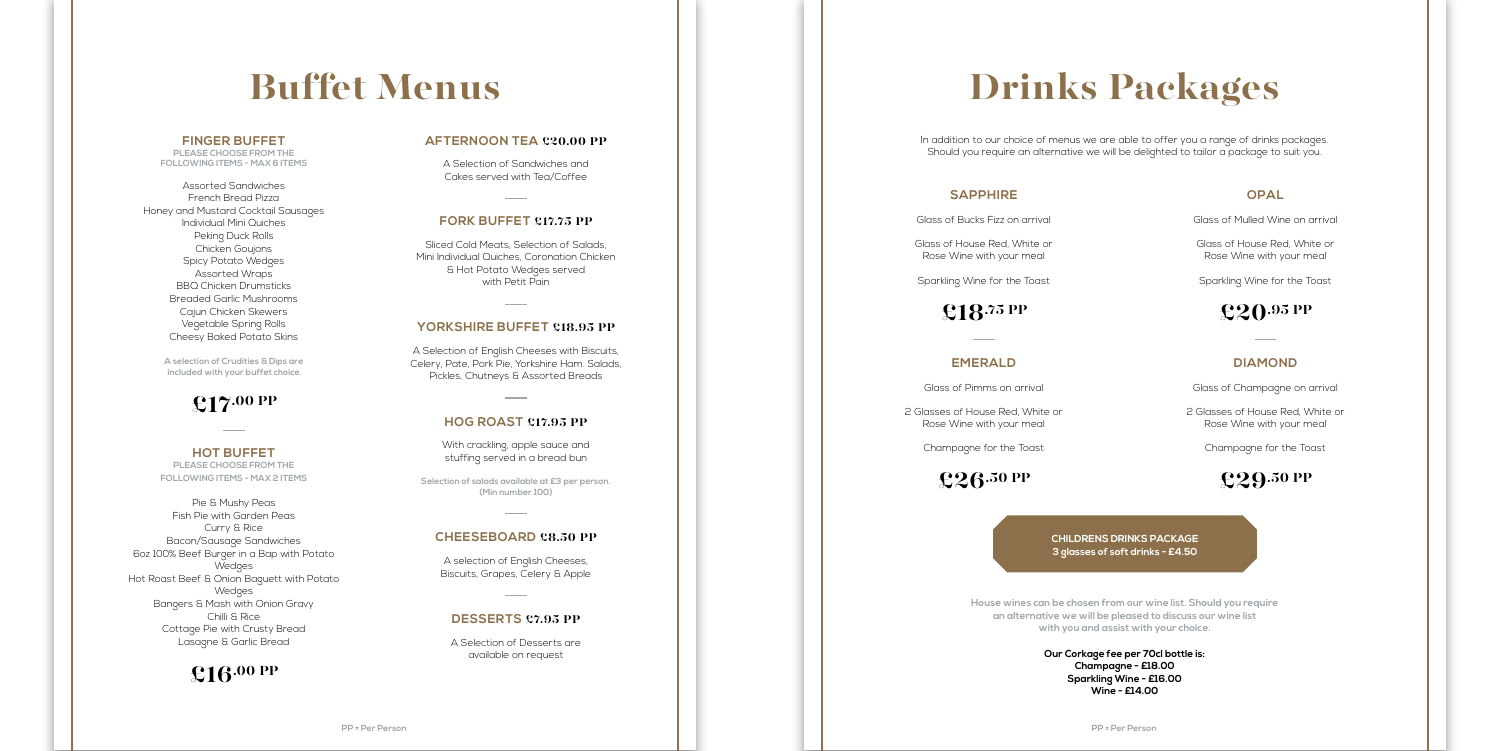







# **Booking Terms & Conditions**

#### **BOOKING**

When you decide upon your date and requirements, we can make a provisional booking for you. This booking will be held for a period of 14 days, however, should a second party be interested in the same date we will contact you. Prices quoted are correct at time of printing and are inclusive of VAT. However, in view of rising prices it may be necessary to increase some of our charges from time to time.

#### **DISCUSSION**

Two months prior to your function, our Function Advisor will contact you to make arrangements to meet and discuss menu requirements, numbers and other details.

#### **PAYMENT**

A Pro Forma invoice for the anticipated total cost will be sent to you with final details of the Function. Final numbers are required 4 weeks prior to your function together with full payment. Should the final number of guests on the day be more than the number advised, we will invoice you accordingly.

#### **DAMAGE**

Please note the person booking the function is responsible for their entire guest's behaviour and any theft, vandalism or damage will be charged to the organiser.

#### **CANCELLATION**

If you have to cancel your function, we reserve the right to retain the deposit paid and the following charges will apply:

Cancellation received with:

12 Months notice - £75.00 Admin charge

6 Months notice - 25% of contract price

3 Months notice - 50% of contract price

1 Months notice - 75% of contract price

Less than 1 Month - Full contract price

### **DEPOSIT**

To confirm the booking, we require a non-refundable deposit of £200 for intimate events, for events of 100 guests plus a non-refundable deposit if £500 will be due. We would also require a signed, complete event booking form accepting the hotel's booking terms and conditions; detailing expected guest numbers and approximate event timings.

### **MINIMUM NUMBERS**

Both our suites have a minimum number which is to be agreed with the Functions Advisor upon booking. If the number of guests is less than the minimum agreed, we reserve the right to make a charge of £10.00 for each person short of the minimum number. Should you require both suites, there is a minimum catering number of 150 people.

## **ROOM HIRE CHARGE**

A room hire charge is incorporated within the 3 course menu price when booking Balmoral or Sandringham Suites \*subject to minimum guest numbers as agreed on booking. However, should catering not be required a room hire fee of £750.00 will apply. Additional room hire of £250.00 will be charged for any daytime event running into the evening (after 6pm.) A room hire charge of £350.00 will apply to those requiring catering from our buffet selection. Room hire fees apply to the use of our Kings Room, Queens Room & Windsor Restaurant.